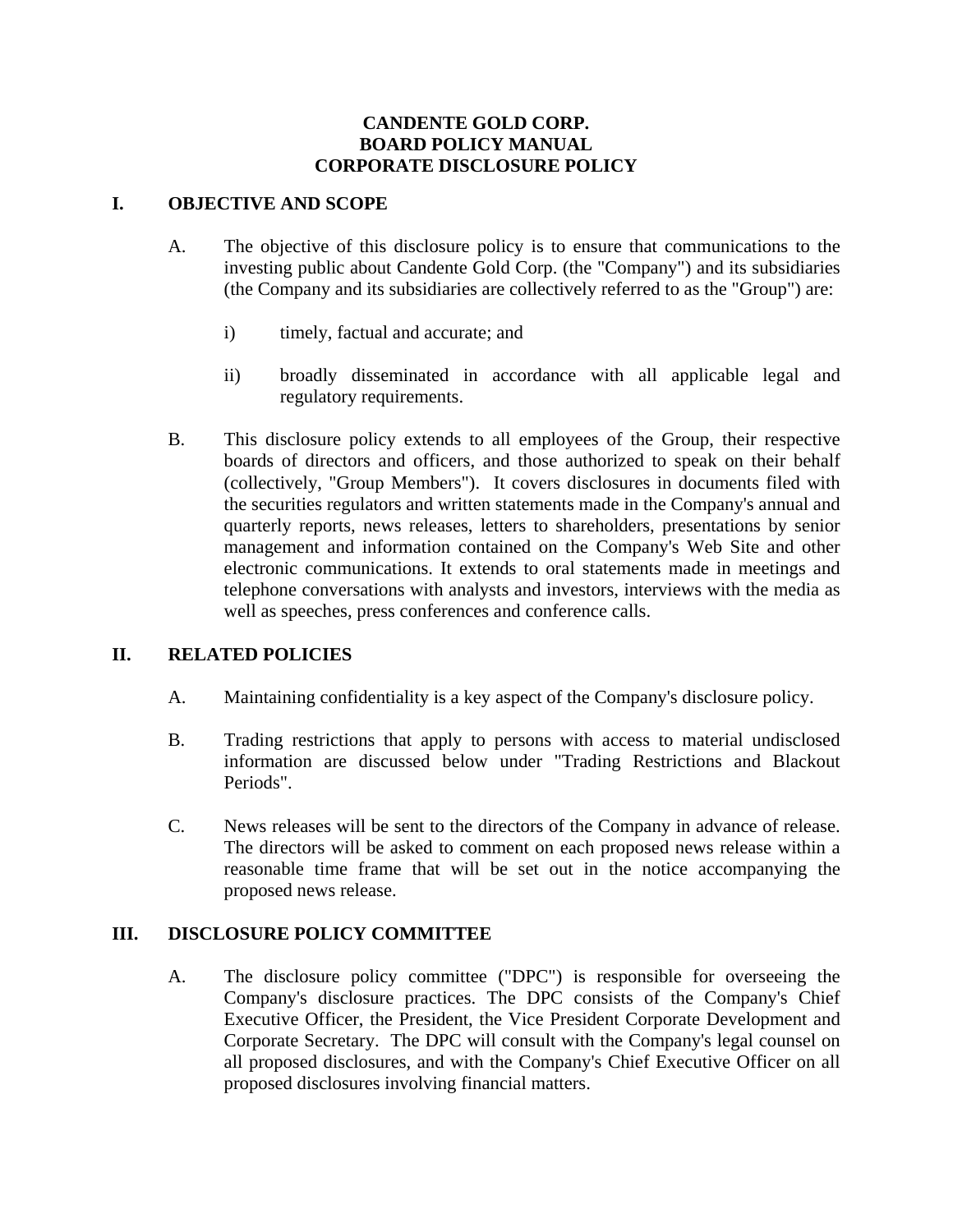- B. The DPC will meet as conditions dictate, and minutes of meetings will be maintained by the Corporate Secretary. It is essential that the DPC be kept fully informed of all pending material corporate developments in order to evaluate and discuss those events and to determine the appropriateness and timing for public release of information. All Group Members will be provided with a copy of this policy, in English or Spanish as applicable, will confirm in writing that they have received, read and understand the provisions of this policy, and will immediately report to the DPC any development that may be material.
- C. If it is deemed that the information should remain confidential, any two members of the DPC may determine how that inside information will be controlled.
- D. The DPC will review and update, if necessary, this disclosure policy on an annual basis or as needed to ensure compliance with changing regulatory requirements.
- E. The DPC will report to the full board of the Company concerning any issues it believes require further discussion on principles of disclosure as and when they arise.

## **IV. PRINCIPLES OF DISCLOSURE OF MATERIAL INFORMATION**

- A. The DPC will set benchmarks for a preliminary assessment of materiality and will determine when developments justify public disclosure. Material information is any information relating to the business and affairs of the Company that results, or would reasonably be expected to result, in a material change in the market price or value of the Company's securities or that would reasonably be expected to have a material influence on a reasonable investor's investment decisions. In complying with the requirement to disclose forthwith all material information under applicable laws and stock exchange rules, the Company will adhere to the following basic disclosure principles:
	- i) Material information will be publicly disclosed immediately via news release.
	- ii) In certain circumstances, the DPC may determine that such disclosure would be unduly detrimental to the Company (for example if release of the information would prejudice negotiations in a corporate transaction), in which case the information will be kept confidential until the DPC determines it is appropriate to publicly disclose the information. In such circumstances, the DPC may cause a confidential material change report to be filed with the applicable securities regulators, and will periodically (at least every 10 days) review its decision to keep the information confidential (also see 'Rumours').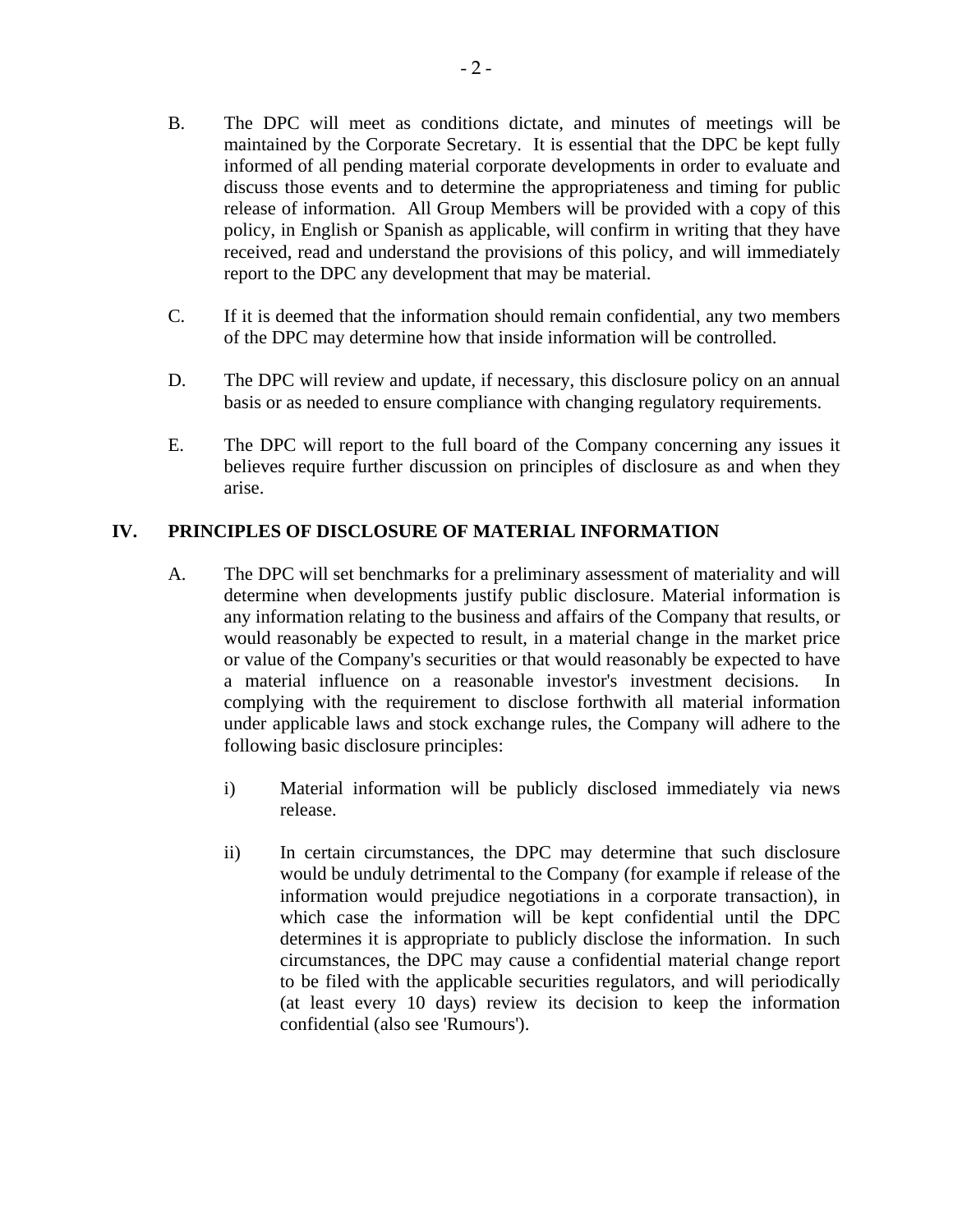- iii) Disclosure must include all material information, the omission of which would make the rest of the disclosure misleading (half truths are misleading).
- iv) Unfavourable material information must be disclosed as promptly and completely as favourable information.
- v) No selective disclosure is permitted. Previously undisclosed material information must not be disclosed to selected individuals (for example, in an interview with an analyst or in a telephone conversation with an investor). If previously undisclosed material information has been inadvertently disclosed to an analyst or any other person not bound by an express confidentiality obligation, such information must be broadly disclosed immediately via news release.
- vi) Disclosure on the Company's Web Site does not constitute adequate disclosure of material information.
- vii) Disclosure must be corrected immediately if the Company subsequently learns that earlier disclosure by the Company contained a material error at the time it was given.
- B. Disclosure of material information is permitted in the "necessary course of business," which includes disclosure to:
	- i) vendors, suppliers or strategic partners on issues such as sales and marketing, investor relations and supply contracts;
	- ii) employees, officers and board members;
	- iii) lenders, legal counsel, auditors, financial advisors and underwriters;
	- iv) parties to negotiations;
	- v) labour unions and industry associations;
	- vi) government agencies and non-governmental regulators; and
	- vii) credit rating agencies.
- C. However, when the Company discloses material information in the necessary course of business, it should ensure that those receiving the information understand the confidential nature of the information and agree to keep the information confidential.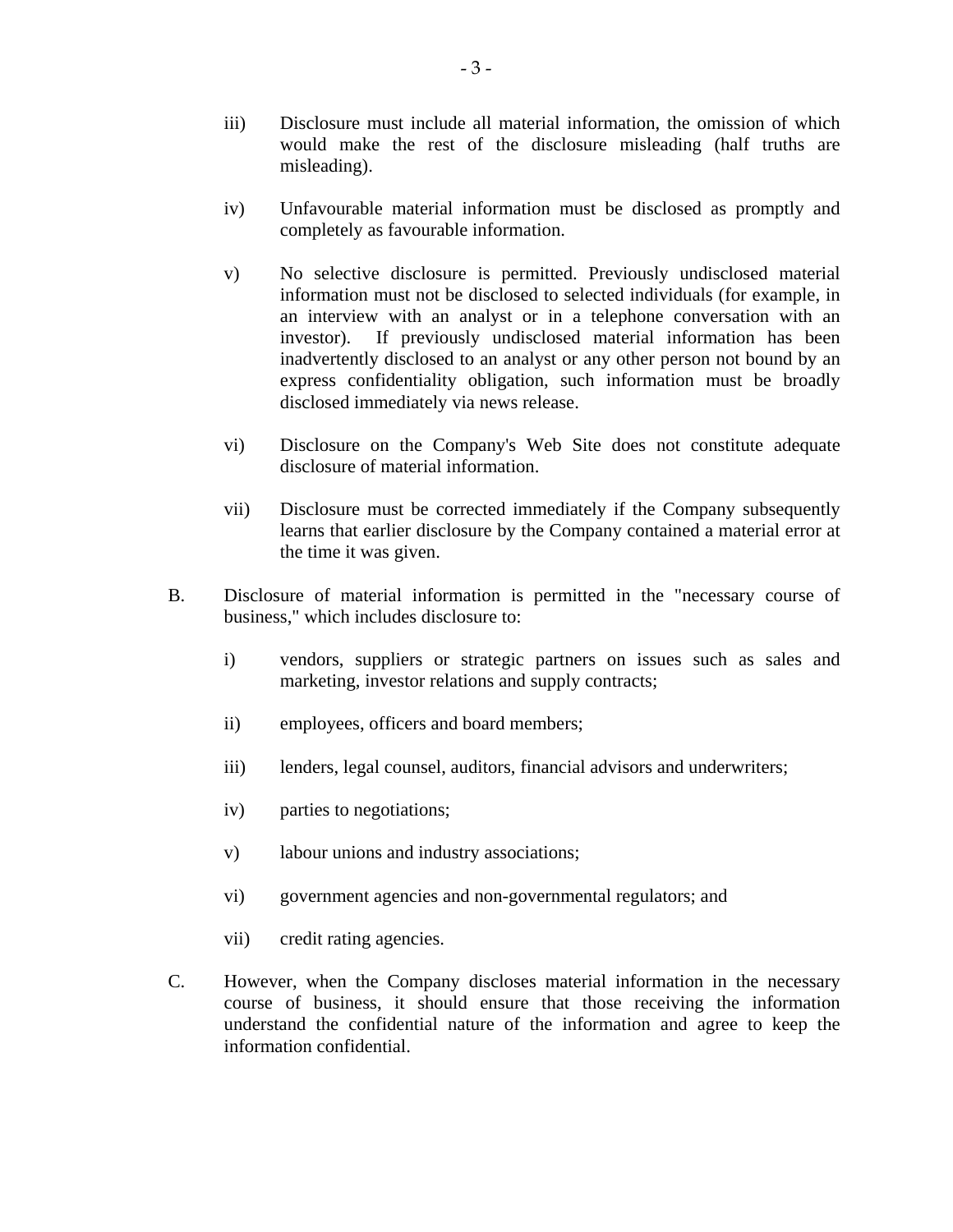### **V. TRADING RESTRICTIONS AND BLACKOUT PERIODS**

- A. It is illegal for anyone to purchase or sell securities of any public corporation with knowledge of material information affecting that corporation that has not been publicly disclosed. Except in the necessary course of business, it is also illegal for anyone to inform any other person of material non-public information. Therefore, all Group Members with knowledge of confidential or material information about the Company or counter-parties in negotiations of material potential transactions, are prohibited from trading securities of the Company or any counter-party until the information has been fully disclosed and a reasonable period of time has passed for the information to be widely disseminated. This prohibition applies to enrolment, amendments to contributions, partial withdrawals, suspensions or terminations under the Employee Share Purchase and Stock Option Plans of the Group, if any.
- B. Blackout periods may be prescribed from time to time by the DPC as a result of special circumstances relating to the Company pursuant to which Group Members would be precluded from trading in securities of the Company. All parties with knowledge of such special circumstances should be covered by the blackout. Such parties may include external advisors such as legal counsel, investment bankers and counter-parties in negotiations of material potential transactions.

# **VI. MAINTAINING CONFIDENTIALITY**

- A. Group Members privy to confidential information are prohibited from communicating such information to anyone else other than in the necessary course of business. Efforts will be made to limit access to such confidential information to only those who need to know the information, and such persons will be advised that the information is to be kept confidential.
- B. Communication by email leaves a physical track of its passage that may be subject to later decryption attempts. Where possible, Group Members should avoid using email to transmit confidential information.
- C. Outside parties privy to undisclosed material information concerning the Company will be told that they must not divulge such information to anyone else other than in the necessary course of business, and that they may not trade in the Company's securities until the information is publicly disclosed. Where applicable, such outside parties will confirm their commitment to non-disclosure in the form of a written confidentiality agreement.
- D. In order to prevent the misuse or inadvertent disclosure of material information, the procedures set forth below should be observed at all times: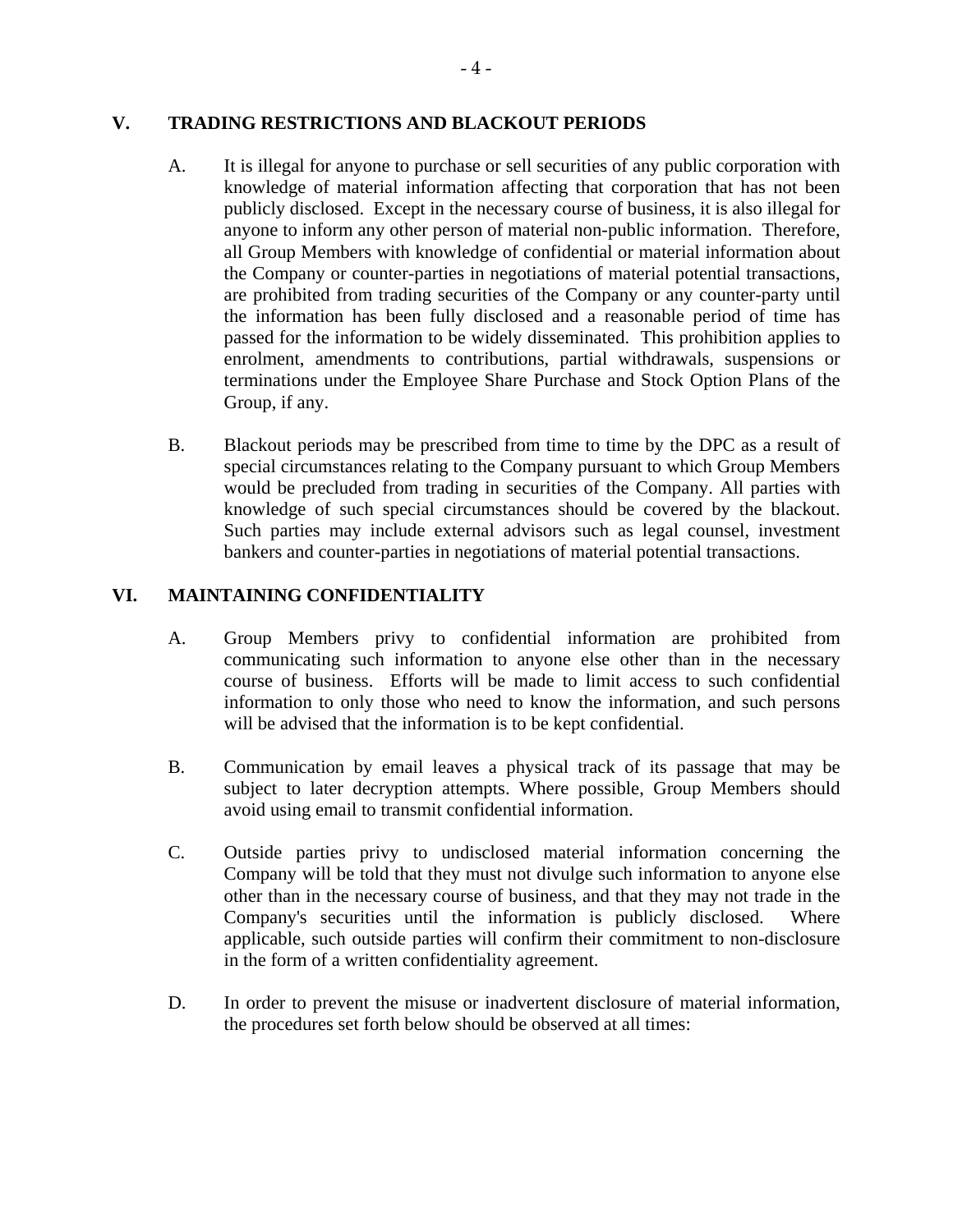- i) Documents and files containing confidential information should be kept in a safe place to which access is restricted to individuals who "need to know" that information in the necessary course of business, and code names should be used if necessary.
- ii) Confidential matters should not be discussed in places where the discussion may be overheard, such as elevators, hallways, restaurants, airplanes or taxis.
- iii) Confidential matters should not be discussed on wireless telephones or other wireless devices.
- iv) Confidential documents should not be read or displayed in public places and should not be discarded where others can retrieve them.
- v) Group Members must ensure they maintain the confidentiality of information in their possession outside of the office as well as inside the office.
- vi) Transmission of documents by electronic means, such as by fax or directly from one computer to another, should be made only where it is reasonable to believe that the transmission can be made and received under secure conditions.
- vii) Unnecessary copying of confidential documents should be avoided and documents containing confidential information should be promptly removed from conference rooms and work areas after meetings have concluded. Extra copies of confidential documents should be shredded or otherwise destroyed.
- viii) Access to confidential electronic data should be restricted through the use of passwords.

#### **VII. DESIGNATED SPOKEPERSONS**

A. The Company designates a limited number of spokespersons responsible for communication with the investment community. The Chief Executive Officer, the President and the Vice President Corporate Development (and in their absence the Corporate Secretary) will be the official spokespersons for the Company with the investment community. Individuals holding these offices may, from time to time, designate others within the Company to speak on behalf of the Company as backups or to respond to specific inquiries. One or more of the official spokespersons should be present during any meetings or calls involving Company staff and members of the investment community where it would be beneficial to do so.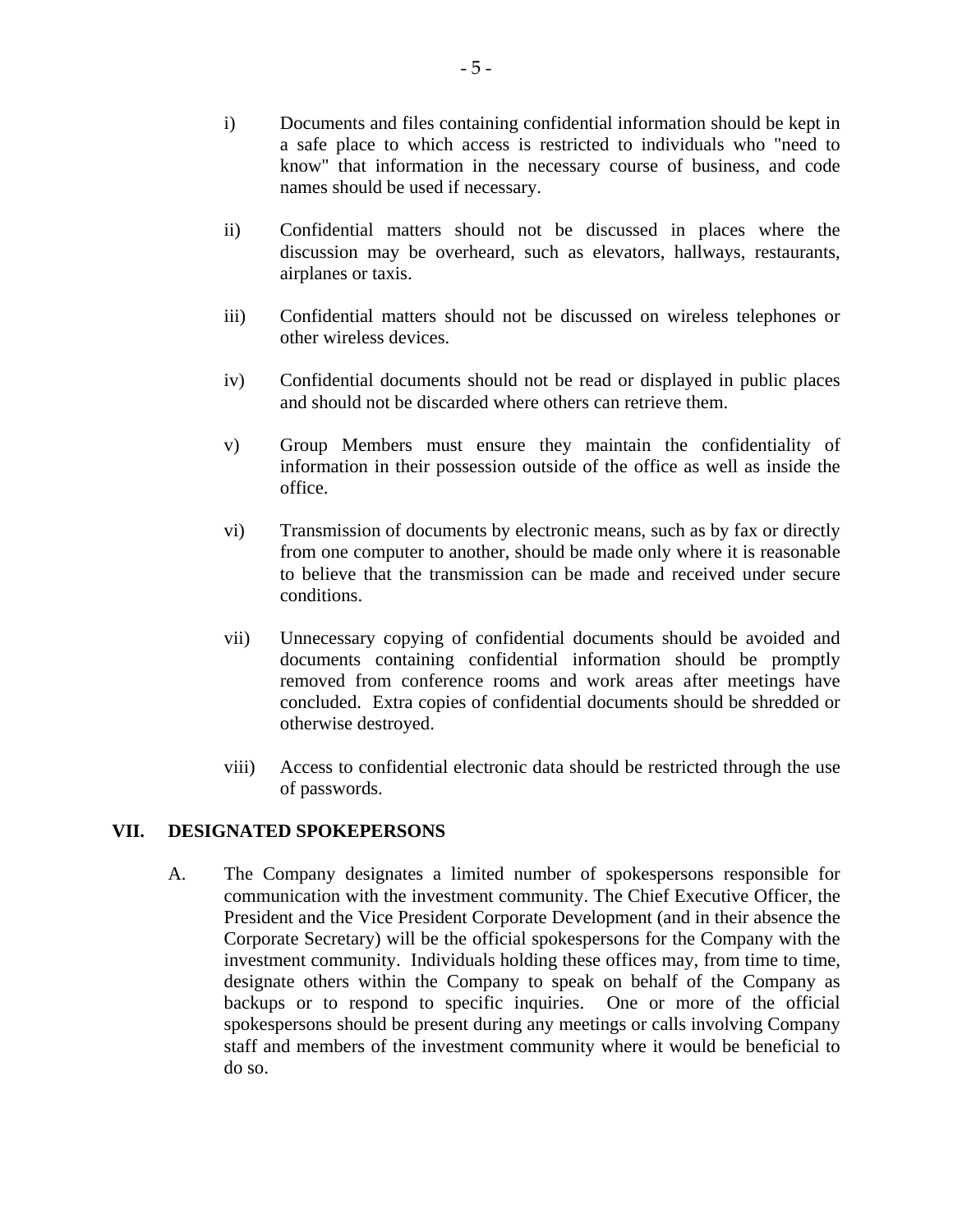B. Group Members who are not authorized spokespersons must not respond under any circumstances to inquiries from the investment community. All such inquiries will be referred to an authorized spokesperson.

## **VIII. NEWS RELEASES**

- A. Once the DPC determines that a development is material, it will distribute a draft press release to each of the Company's directors for comment. The directors will either approve the issuance of the news release or determine that the development must remain confidential for the time being, in which case appropriate confidential filings will be made and control of that inside information will be instituted. Should a material statement inadvertently be made in a selective forum, the Company will immediately issue a news release in order to fully disclose that information.
- B. If the Toronto Stock Exchange is open for trading at the time of a proposed announcement, prior notice of a news release announcing material information will be provided to the market surveillance department by the Corporate Secretary. If a news release announcing material information is issued outside of trading hours, the Corporate Secretary will notify the market surveillance department of the news release before the market opens.
- C. Annual and interim financial results will be publicly released as soon as possible following approval of the financial statements by the Audit Committee of the Board of directors and/or the Board itself.
- D. News releases will be disseminated through an approved news wire service that provides simultaneous national and/or international distribution. News releases will be transmitted to all stock exchange members, relevant regulatory bodies, major business wires, national financial media and the local media in Canada. News releases will be sent to the management of the Company's operating divisions and subsidiaries in Canada, North and South America and will be made available on the Company's Web Site immediately after release over the news wire. The news release page of the Web Site will include a notice that advises the reader that the information posted was accurate at the time of posting, but may be superseded by subsequent news releases.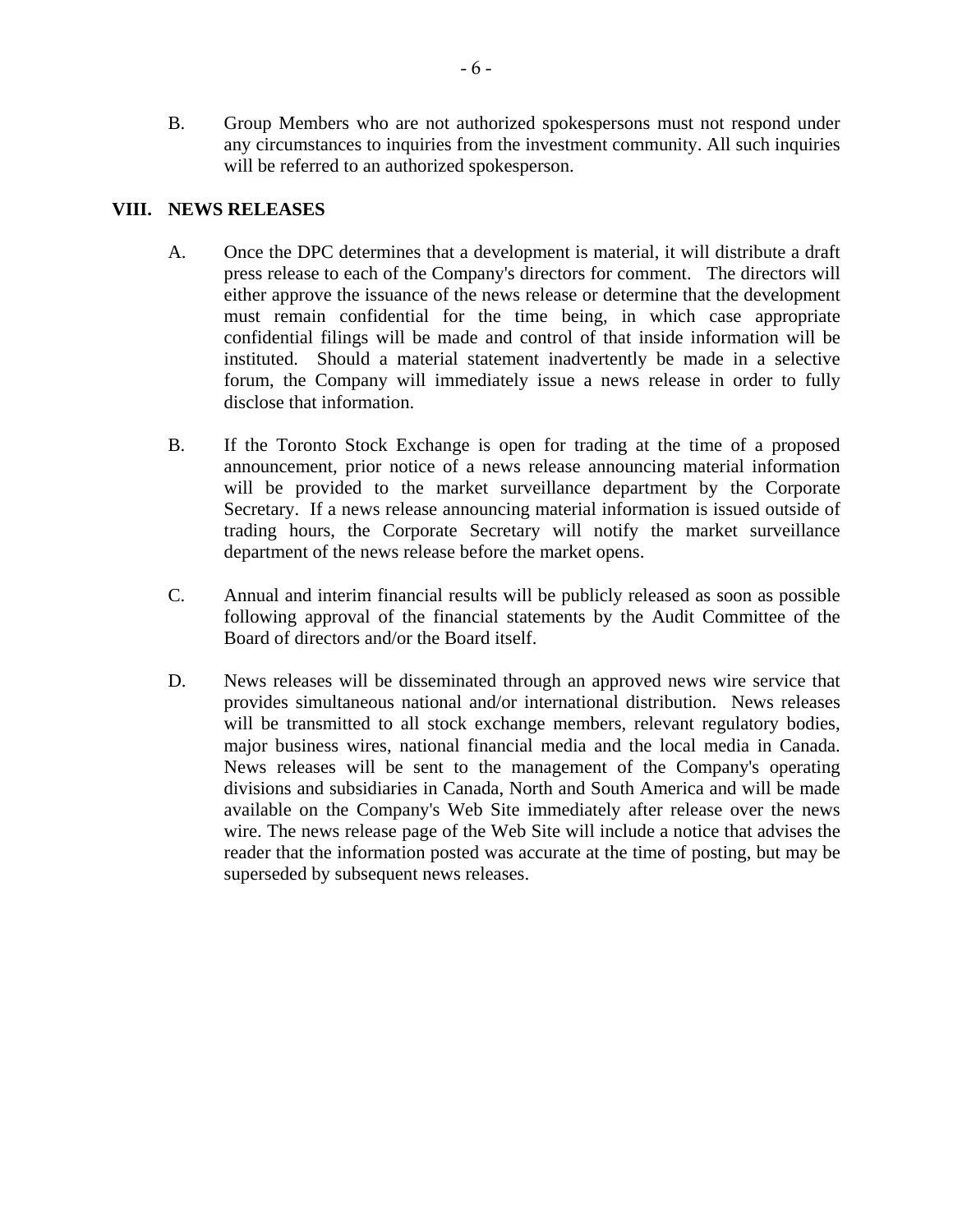### **IX. RUMOURS**

The Company does not comment, affirmatively or negatively, on rumours. This also applies to rumours on the Internet. The Company's spokespersons will respond consistently to those rumours, saying, "It is our policy not to comment on market rumours or speculation." Should the Toronto Stock Exchange request that the Company make a definitive statement in response to a market rumour that is causing material volatility in the stock, the DPC will consider the matter and decide whether to make a policy exception. If the rumour is true in whole or in part, the Company will immediately issue a news release disclosing the relevant material information.

# **X. CONTACTS WITH ANALYSTS AND INVESTORS**

- A. Disclosure in individual or group meetings does not constitute adequate disclosure of information that is considered material non-public information. If the Company intends to announce material information at an analyst or shareholder meeting or press conference or conference call, the announcement must be preceded by a news release.
- B. The Company recognizes that meetings with analysts and significant investors are an important element of the Company's investor relations program. The Company will meet with analysts and investors on an individual or small group basis as needed and will initiate contacts or respond to analyst and investor calls in a timely, consistent and accurate fashion in accordance with this disclosure policy.
- C. The Company will provide only non-material information through individual and group meetings, in addition to regular publicly disclosed information, recognizing that an analyst or investor may construct this information into a mosaic that could result in material information. The Company cannot alter the materiality of information by breaking down the information into smaller, non-material components.
- D. The Company will provide on request the same sort of detailed, non-material information to individual investors or the general public that it has provided to analysts and institutional investors.
- E. Where practicable more than one corporate representative should be present at all individual and group meetings. A debriefing will be held after such meetings and if such debriefing uncovers selective disclosure of previously undisclosed material information, the Company will immediately disclose such information broadly via news release.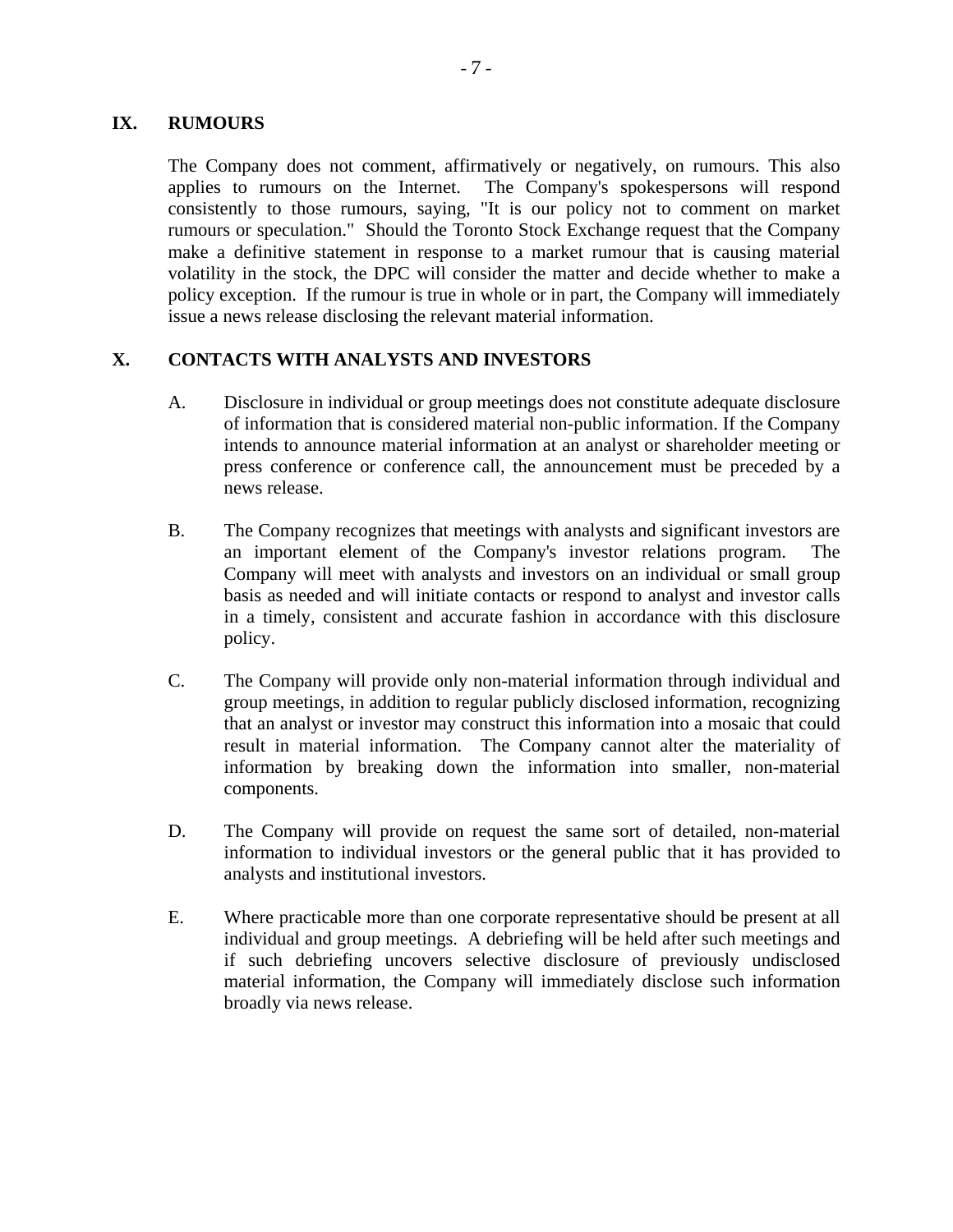#### **XI. REVIEWING ANALYST DRAFT REPORTS AND MODELS**

- A. It is the Company's policy to review, upon request, analysts' draft research reports or models. The Company will review the report or model for the purpose of pointing out errors in fact based on publicly disclosed information. It is the Company's policy, when an analyst inquires with respect to his/her estimates, to question an analyst's assumptions if the estimate is materially outside the range of estimates and/or the Company's published earnings guidance. The Company will limit its comments in responding to such inquiries to non-material information. The Company will not confirm, or attempt to influence, an analyst's opinions or conclusions and will not express comfort with the analyst's model and earnings estimates.
- B. In order to avoid appearing to "endorse" an analyst's report or model, the Company will provide its comments orally or will attach a disclaimer to written comments to indicate the report was reviewed only for factual accuracy.

## **XII. FORWARD-LOOKING INFORMATION**

Should the Company elect to disclose forward-looking information in continuous disclosure documents, speeches, conference calls, etc., the following guidelines will be observed.

- A. The information, if deemed material, will be broadly disseminated via news release, in accordance with this disclosure policy.
- B. The information will be clearly identified as forward looking.
- C. The Company will identify all material assumptions used in the preparation of the forward-looking information.
- D. The information will be accompanied by a statement that identifies, in very specific terms, the risks and uncertainties that may cause the actual results to differ materially from those projected in the statement.
- E. The information will be accompanied by a statement that disclaims the Company's intention or obligation to update or revise the forward-looking information, whether as a result of new information, future events or otherwise. Notwithstanding this disclaimer, should subsequent events prove past statements about current trends to be materially off target, the Company may choose to issue a news release explaining the reasons for the difference. In this case, the Company will update its guidance on the anticipated impact on revenue and earnings (or other key metrics).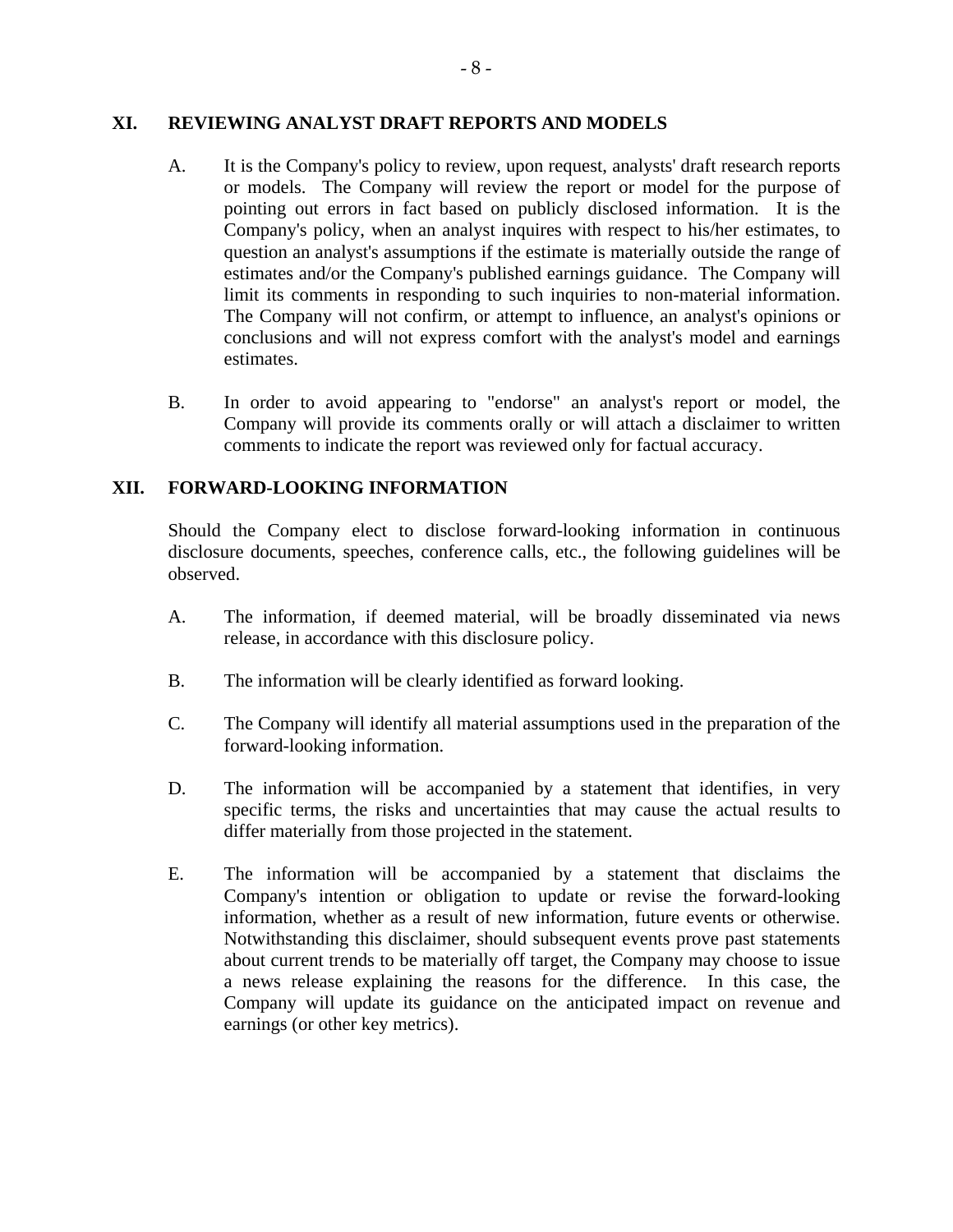#### **XIII. MANAGING EXPECTATIONS**

- A. The Company will try to ensure, through its regular public dissemination of quantitative and qualitative information that analysts' estimates are in line with the Company's own expectations. The Company will not confirm, or attempt to influence, an analyst's opinions or conclusions and will not express comfort with analysts' models and earnings estimates other than to question their underlying assumptions.
- B. If the Company has determined that it will be reporting results materially below or above publicly held expectations, it will disclose this information in a news release in order to enable discussion without risk or selective disclosure.

#### **XIV. QUIET PERIODS**

Notwithstanding any other provision in this Policy, in order to avoid the potential for selective disclosure or even the perception or appearance of selective disclosure, the Company will observe a quarterly quiet period, during which the Company will not initiate any meetings or telephone contacts with analysts and investors and no earnings guidance will be provided to anyone, other than responding to unsolicited inquiries concerning factual matters. The quiet period commences on the eighth day of the month following the end of the first three quarters, and 30 days prior to release of the Company's annual financial results, and ends with the issuance of a news release disclosing the applicable financial statements.

#### **XV. DISCLOSURE RECORD**

The Corporate Secretary will maintain a five year file containing all public information about the Company, including continuous disclosure documents, news releases, analysts' reports, transcripts or tape recordings of conference calls, debriefing notes and notes from meetings and telephone conversations with analysts and investors.

#### **XVI. ELECTRONIC COMMUNICATIONS**

- A. This disclosure policy also applies to electronic communications. Accordingly, Group Members responsible for written and oral public disclosures will also be responsible for electronic communications.
- B. The DPC is responsible for establishing and monitoring processes that ensure that all corporate information placed on the Company's Web Site is accurate, complete, up-to-date and in compliance with relevant securities laws.
- C. Investor relations material will be contained within a separate section of the Company's Web Site and will include a notice that advises the reader that the